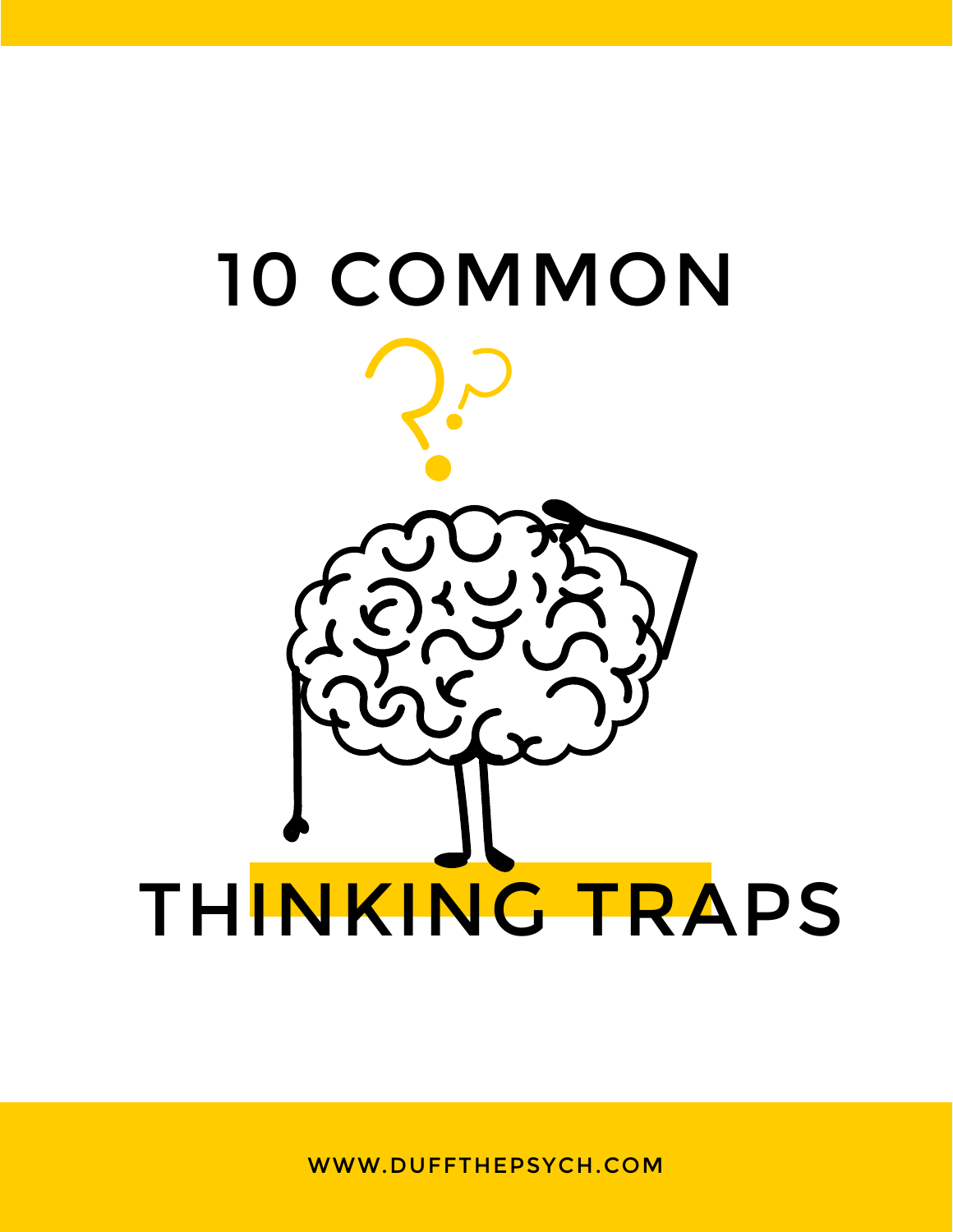

# Your brain is a terrible scientist.

Instead of analyzing all of the available evidence and making an informed decision about situations in your everyday life, often it instead makes instant gut reactions based on faulty logic. In the field of psychology, we call these cognitive distortions. I like to just think of them as common thinking traps.

These thinking traps definitely are common. We all fall into these traps sometimes. When you struggle with something like anxiety or depression, you probably tend to fall into these traps a lot. In this short e-book, I want to teach you about 10 of the most common thinking traps that I see in my personal and professional life and give you some ideas for fighting back.

Optimism is annoying. Realism > optimism, everyday. I want you to be a better scientist. The feelings that you have about a given situation are purely a prediction or a hypothesis. You need to gather more evidence and be realistic about things to determine whether you gut is giving you the right message. Any good scientist documents their findings, so please feel free to keep track of situations during your daily life that bring about these thinking patterns and then try your best to be realistic and work yourself out of these sticky thinking patterns.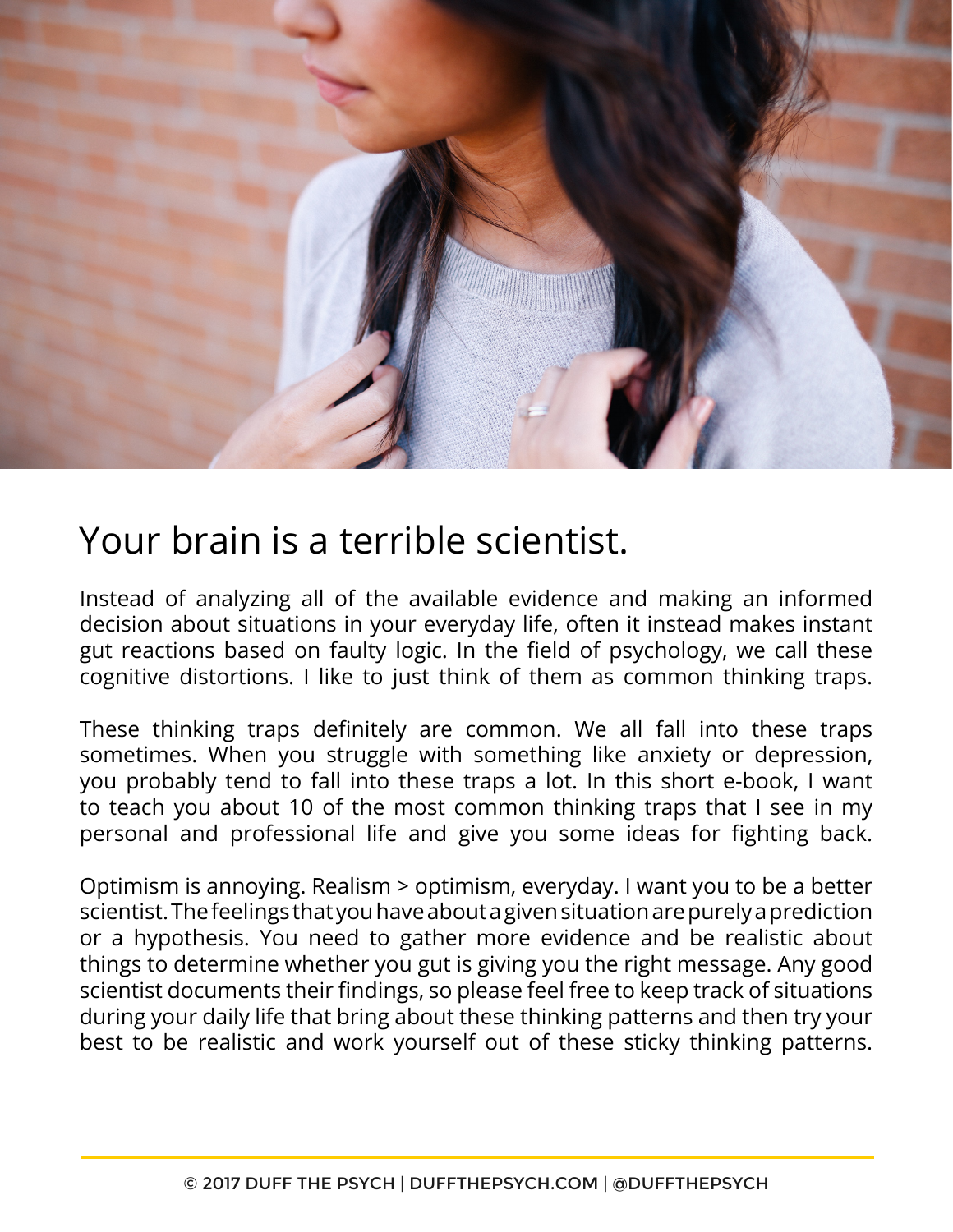This is the one where you assume that you understand the private thoughts and motives of other people. In reality, we can only make educated guesses about what someone else is thinking. That definitely doesn't stop us from jumping the gun and making assumptions about the thoughts in someone's head. At some level this skill can be helpful. Trying to understand what is going through someone's mind can help us to be empathetic. In fact, challenging yourself to take someone else's perspective can be very beneficial in many circumstances. However, we tend to over-interpret the behavior of others and our brains really like to have some sort of justification. Therefore, we find an easy answer to explain the person's behavior, which may or may not bear any true resemblance to their thoughts and intentions.

#### EXAMPLE:

You go into a coffee shop and see someone from work or class there and they seem to look straight at you, but do not bother to say "hi". In fact, they basically act like you are not there at all when you can be just about certain that they did see you. If you are engaging in mind reading, you might assume that you know the reason that they did not greet you. Obviously they avoided talking to you because they don't want to be seen talking to you. Or maybe it's because you are not a notable person and they simply can't be bothered to remember who you are. I'm sure you can see how engaging in this sort of mind reading would make you feel pretty terrible about yourself and the situation at hand.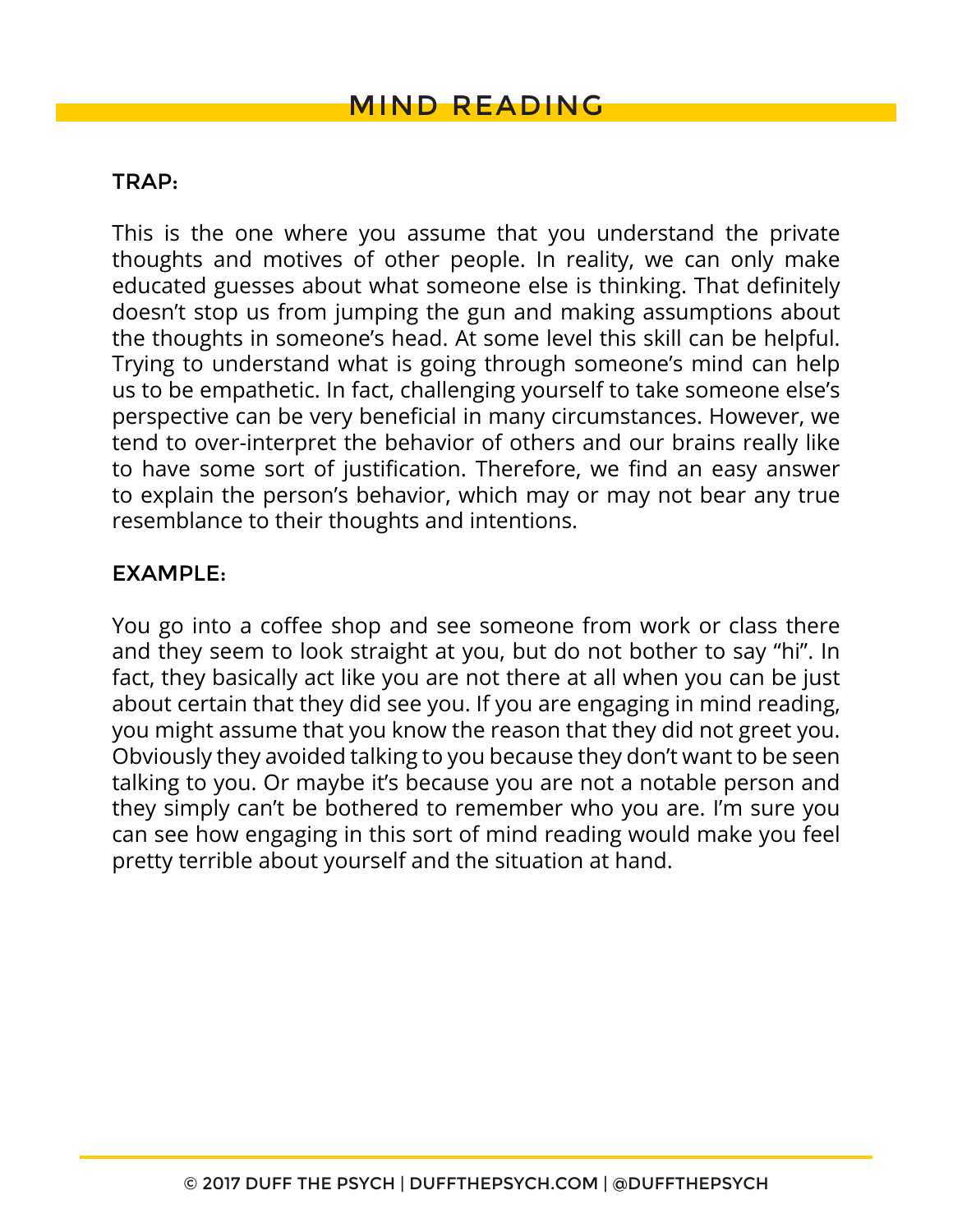The trick for this one is to catch yourself and acknowledge that, while your guesses may be true, they are just guesses. There are a bajillion other possibilities. It sometimes helps to look to yourself for counter examples as well. Could you ever see yourself acting the same way and ignoring someone that you know from school or class? What sort of circumstances would make you act that way? Perhaps the person is massively stressed and they are trying to envision some tricky part of a project that they are working on, which is causing them to blankly stare into space without noticing anyone around them. Maybe they are feeling upset about something and feel like talking to anybody they know might put them over the edge and make them become emotional in public, which they don't want to do. Or they may simply not have their contacts in and you look just as indistinct as all the other people around them due to poor eyesight. The point is... you don't actually know. These guesses are biased toward making you feel bad, when in reality there are many possibilities that would not be so negative.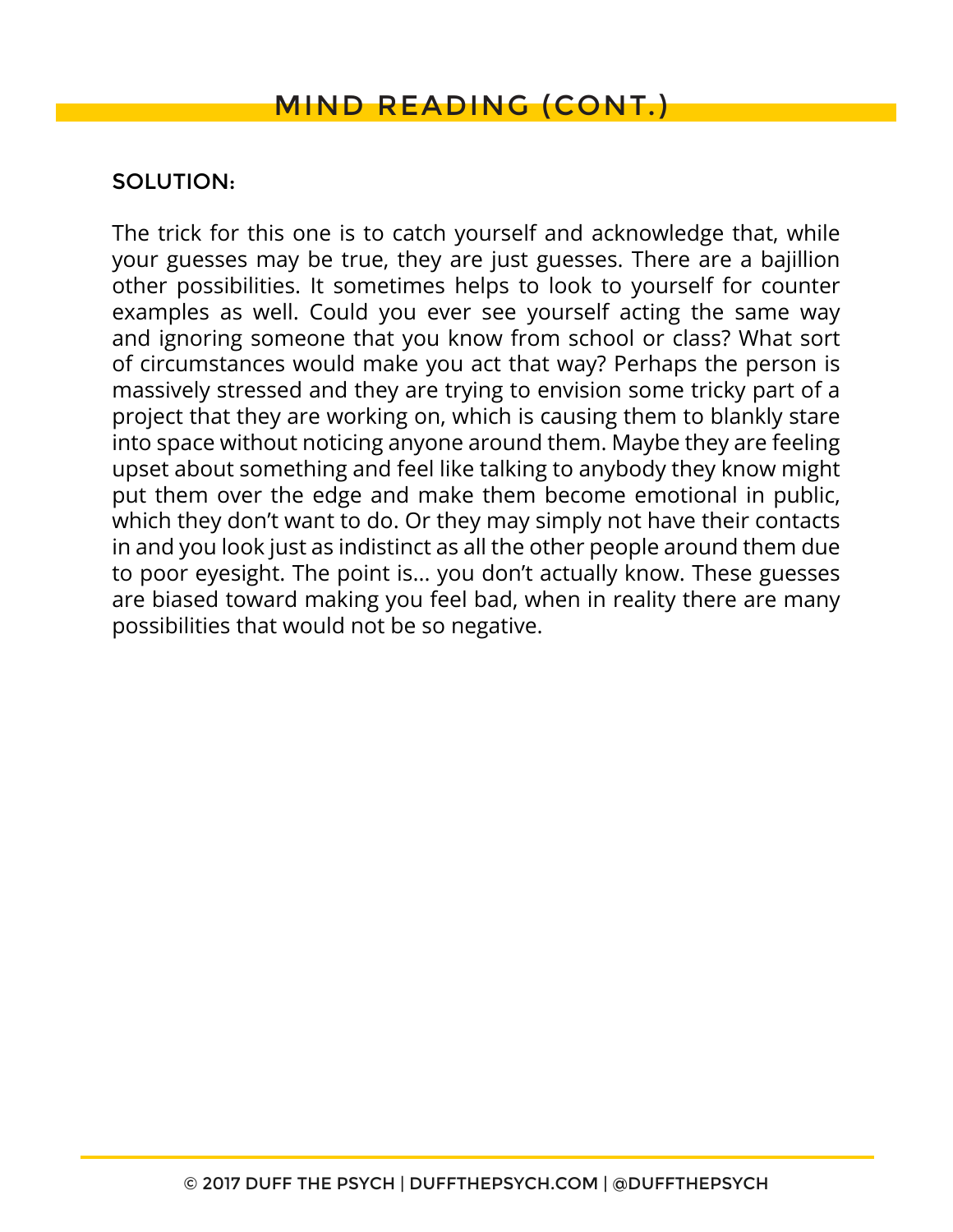Personalizing is related to mind reading in that you are making assumptions about other people and situations without knowing all of the info. In particular, you make the assumption that you are the cause for a given situation or for someone else's behavior. This can lead to self-blame or being super hard on yourself, because it makes you feel responsible for what is going on around you.

#### EXAMPLE:

You come home and your partner, roommate, or family member is short with you and overall seems to be in a grumpy mood. Rather than absently wondering "What's their deal?" you instead think "Oh great. I must have done something wrong." You might assume that they are in a bad mood because of something you did or did not do recently. This can also take the form of feeling like you are solely responsible for other people's happiness. For instance, if you have a party or get-together, personalization may make you feel like you are to blame if someone seems to be bored or not enjoying themselves.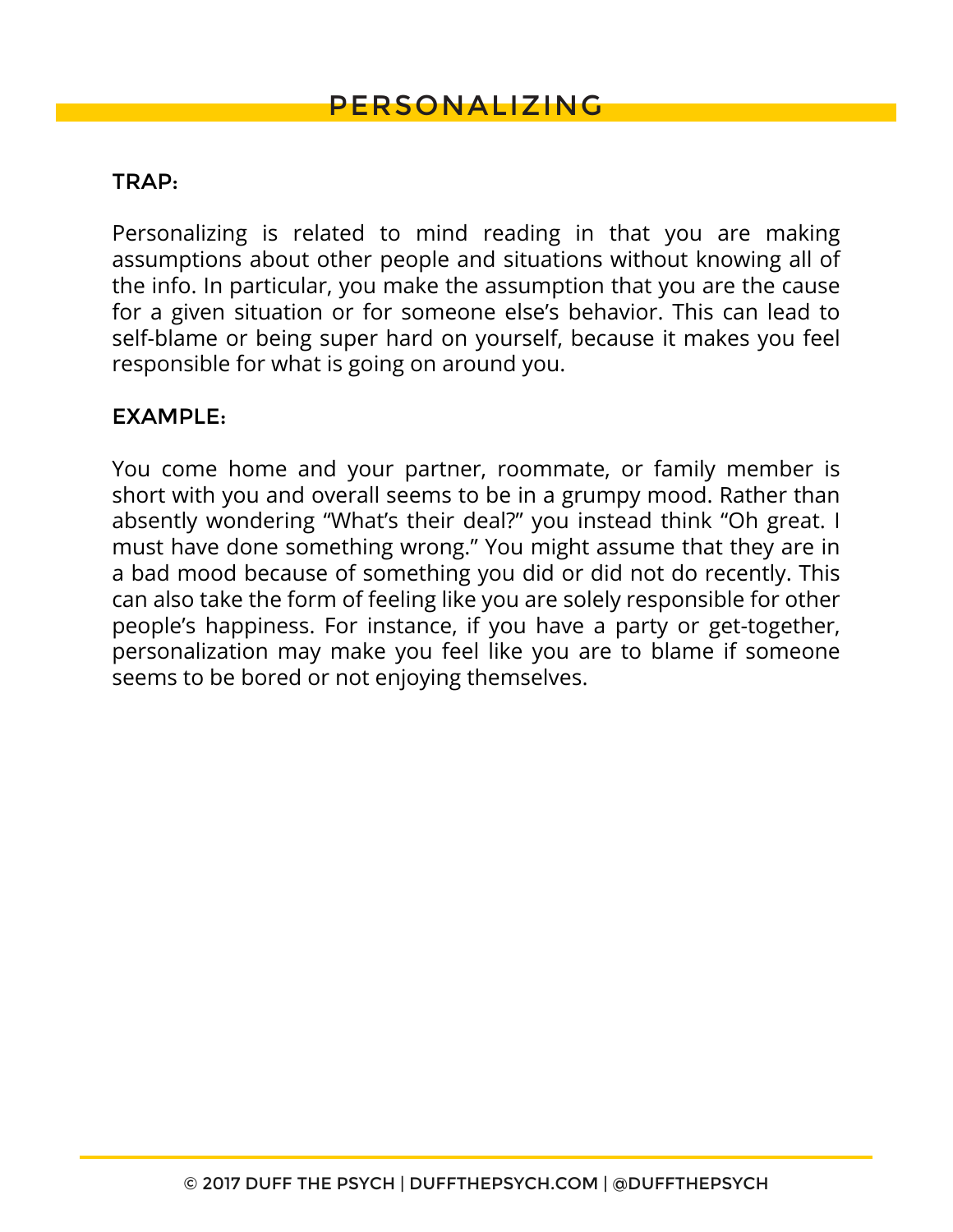While it is tempting to personalize situations, it can help to try to recognize what you do and do not have control over. I'm sure that other situations in your life cause you to feel like you have little to no control over what happens around you, right? That's one of the cornerstones of feeling helpless or hopeless - that there's nothing you can do to change things. Well if you have felt that way in the past (which is another faulty way of thinking) then you already proved to yourself that there's no reason to suspect that you have so much control over the way other people feel or act. In reality, there are many different factors that influence someone's feelings and behaviors. In the first scenario, maybe the person you live with simply had a really bad day, or they have a stomach ache, or they are stressed and irritated about something they saw in the news. Try writing down some alternative explanations and attempting an honest guess at how likely each of them are vs how likely it is that they are actually "your fault".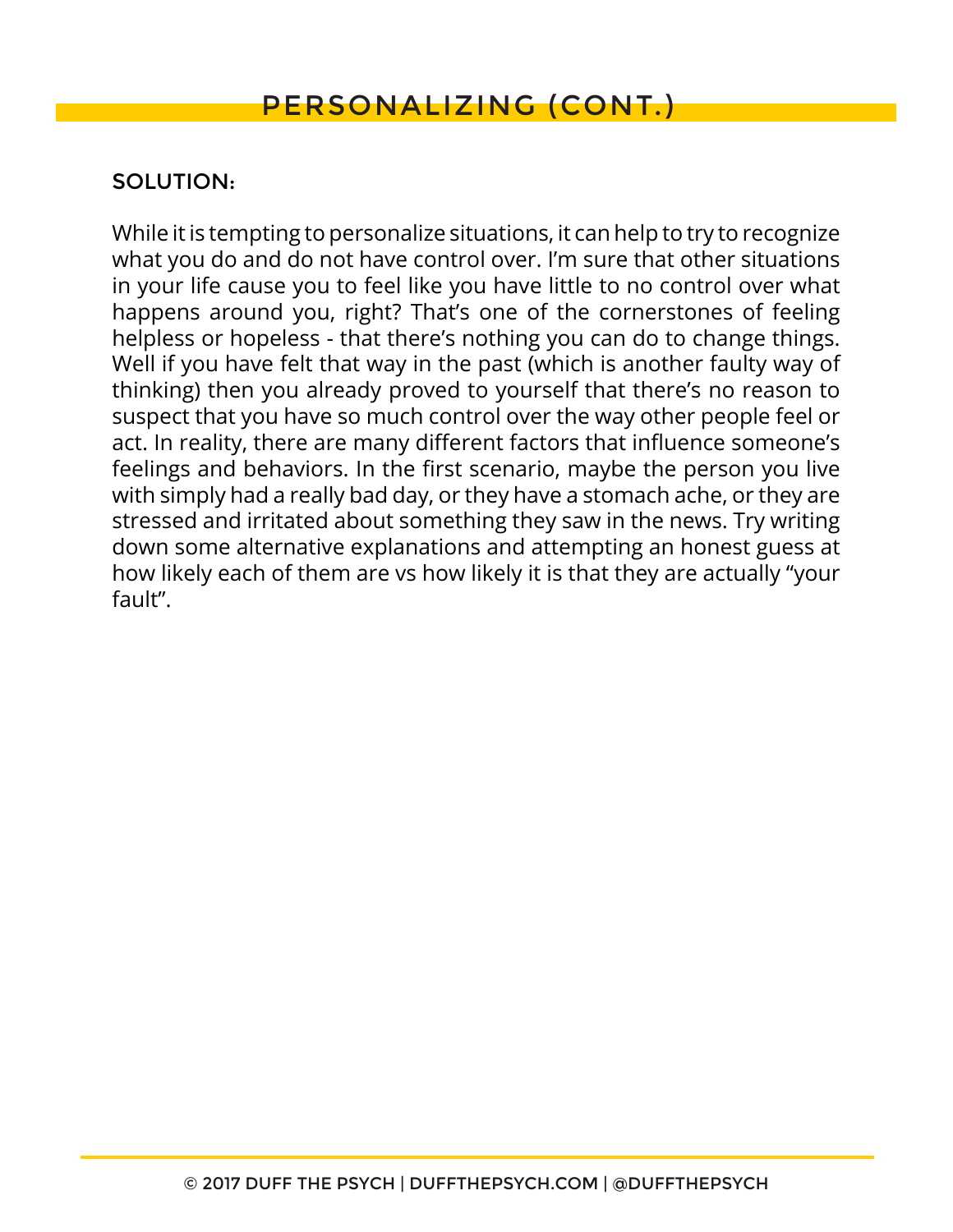This is the belief that the things that happen to people in the world somehow reflect their moral character. That good things happen to good people and bad things happen to bad people. We often think that someone "deserves" what happened to them. On the flip side, we also tend to think that when we have a string of misfortunes, we did something wrong to deserve what is happening to us. It can lead you to actually spend a great deal of mental power trying to figure out why you are being punished.

# EXAMPLE:

This one comes up quite a bit, unfortunately, when people endure an assault or some sort of harassment. Belief in a just world would cause you to feel like there must have been something that you did to deserve the way that you were treated. It's really obvious to see how distorted this thinking is when you hear someone else doing it, but you might be surprised how often you actually apply this logic to yourself. Just like many of the other thinking traps, this can cause you to feel very guilty and contribute to a negative perception of yourself. You must be a bad person if you keep attracting such negative energy, right?

## SOLUTION:

The Belief in a Just World trap can be pretty easily misproven. Nuns still get breast cancer. Boom. If you don't like nuns, substitute any other type of person that you respect and feel does not deserve any harm. They are just as vulnerable as anyone else to bad luck and sudden misfortune. The world is a shitty place sometimes. It's random and chaotic. Sure, if you tend to act in negative ways and surround yourself with unsavory people, you may be more likely encounter negative situations, but for the most part, we are all at the mercy of the randomness of the world.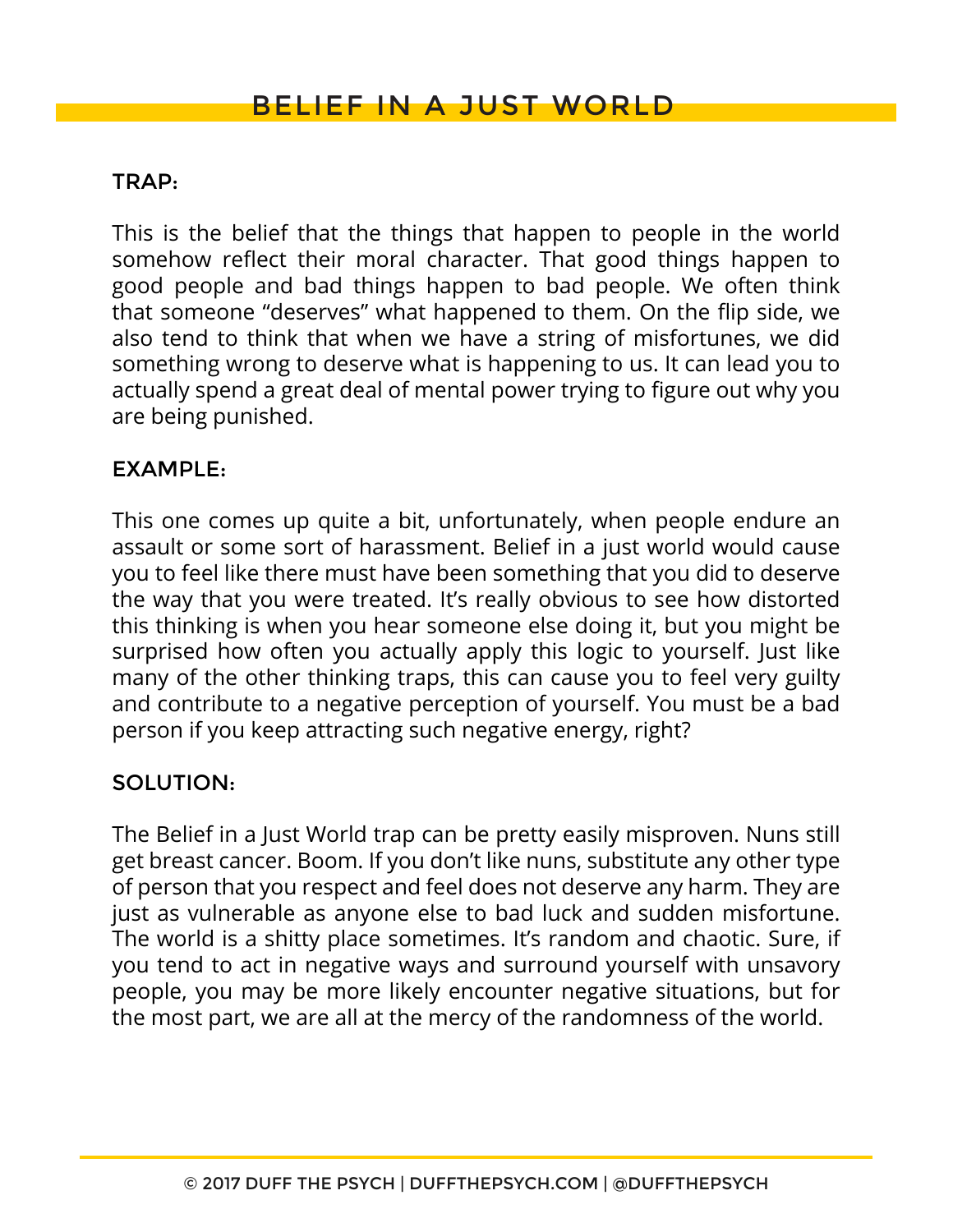Emotional reasoning is one of the most common thinking traps that people fall into. Basically this is the mistake of thinking "I feel it, so it must be true". Rather than looking to the facts of what is happening, we look to our gut feelings about a situation to guide our interpretations of it. This can be really tricky - basically it's flipping things upside down. In many cases, it serves us well first understand the facts of what is going on and allow that to inform how we feel about a situation. Instead, emotional reasoning takes your internal state and uses that as a filter. So if you are feeling bad, you are going to tend to interpret the situation as bad. This can obviously get you into a sticky spot when you have anxiety or depression, because you are often feeling less than awesome internally, regardless of the activity that you are engaging in. When you assume that the sense of apprehension inside you that is caused by anxiety is evidence that there is something wrong with the situation that you are in, it can lead to avoidance.

# EXAMPLE:

One of the most classic examples of this comes up in romantic relationships. When one partner feels bad about themselves and feels like they may not be worthy of love, they may tend to interpret the behavior of their spouse as evidence that they are cheating, when in reality they have shown no signs of infidelity at any point in their relationship. So if the other partner doesn't answer their phone when they get off of work, the partner who is engaging in emotional reasoning will interpret that as a sign that they are avoiding them and getting into mischief when in reality, the other partner may have simply burned through their battery or their boss is talking their ear off and won't let them leave on time.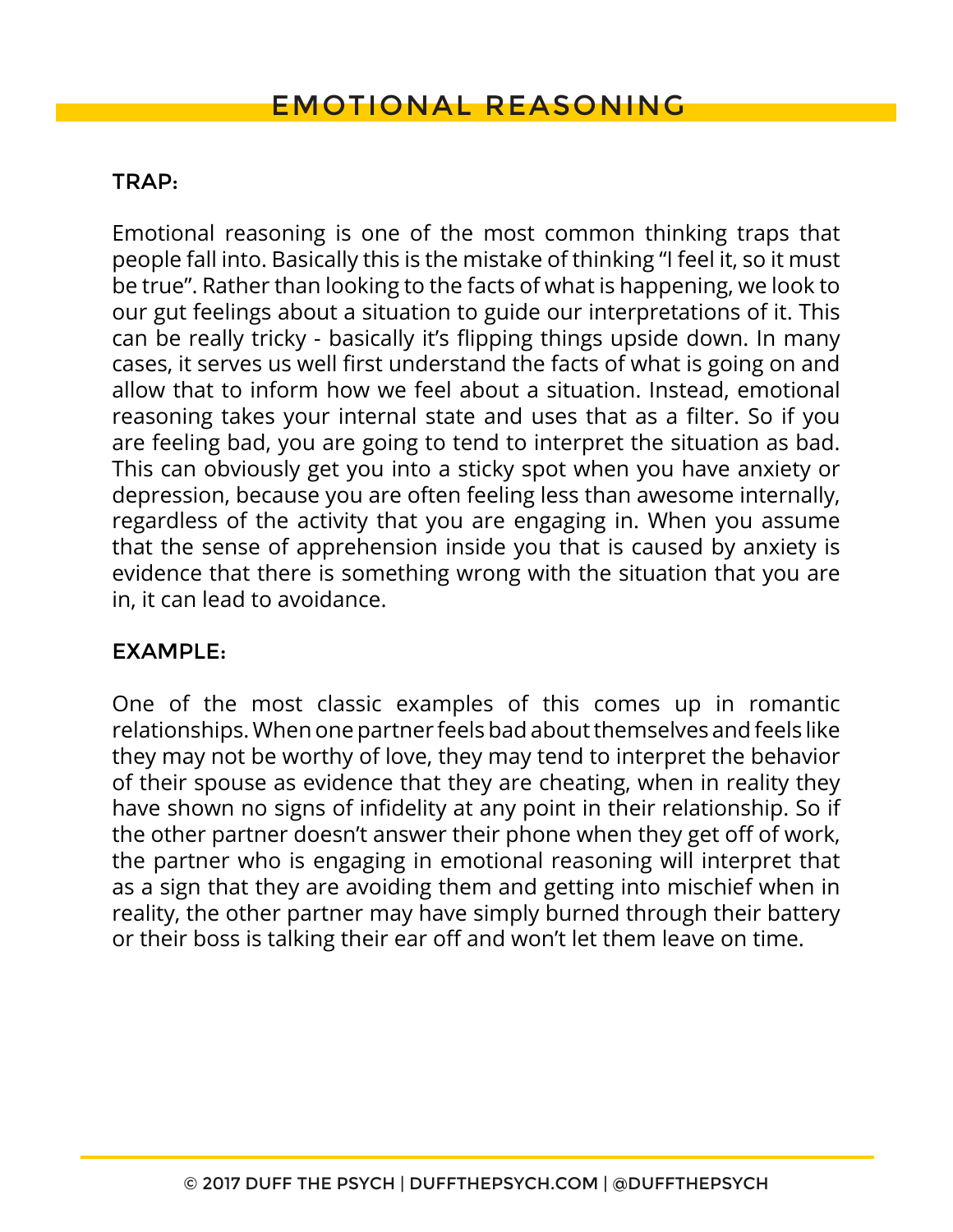Interestingly, in solving this one you definitely don't want to ignore the way that you feel. You should be honest with yourself about that. The trick comes in trying to separate the feeling from the circumstances and facts of the situation. Step one is to search yourself and determine what exactly it is that you are feeling emotionally. In the case of the example above, the person would say to themselves "Okay. I have been feeling like crap about myself lately. I don't think that I'm taking care of myself as well as I should and that bugs me." Once you actually identify the feelings that you have, try to recognize the way that they are painting your perception about the situation at hand. The person in this scenario might then say to themselves "I'm assuming that they feel the same way about me as I do right now." Then you can work to find some counter examples or other explanations to explain the other person's behavior.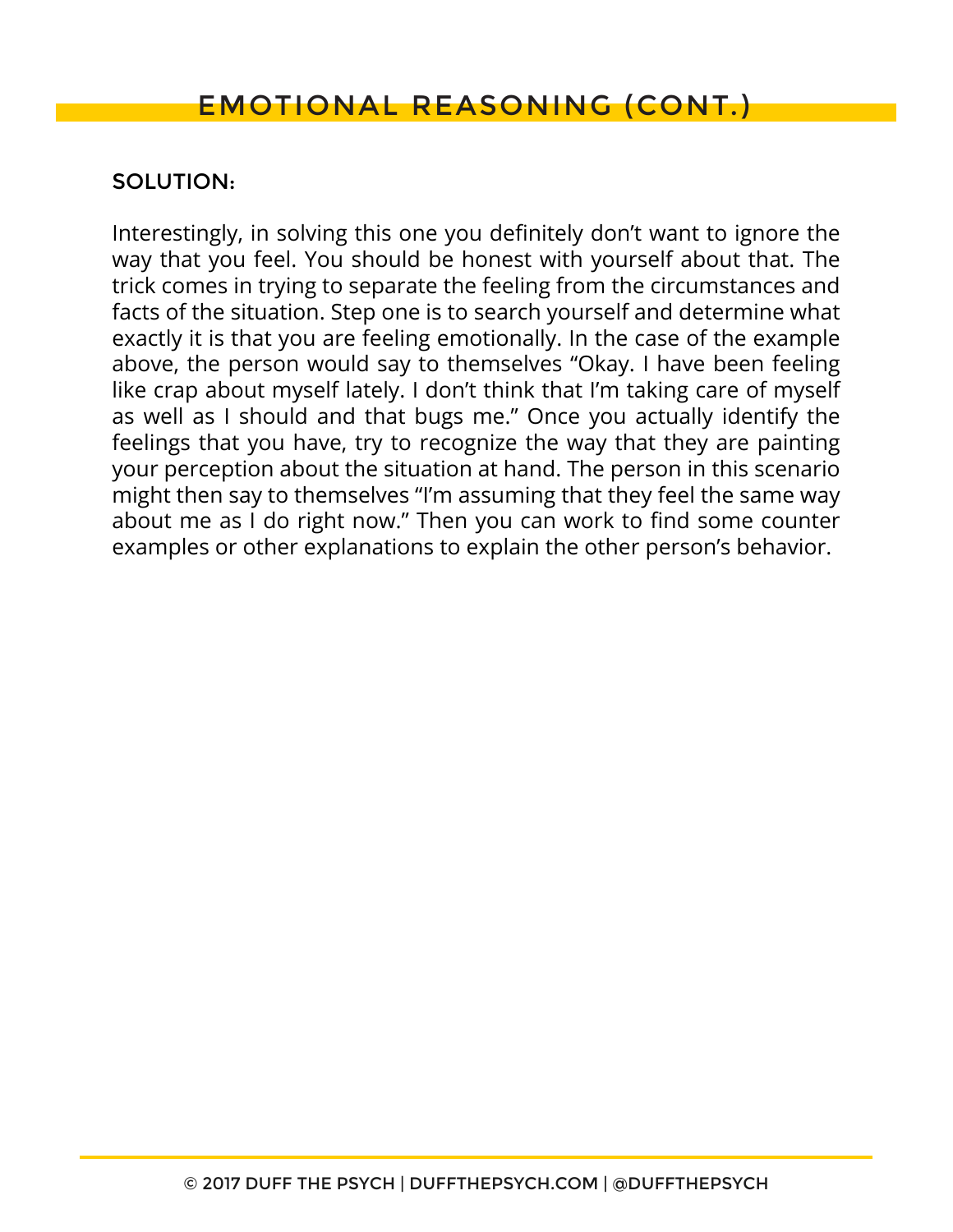Some of the most common phrases that I hear from clients of mine are "I know I shouldn't think this but..." or "I should be better about..." Albert Ellis, one of the fathers of Cognitive-Behavioral Therapy calls this "musterbation" we endlessly apply shoulds, musts, needs, and have tos to ourselves. The result is that we give ourselves an unreasonable standard to live up to. It also creates a situation where you are passing a judgment on yourself. When there is something that you think you "should" be doing, you tend to feel pretty bad when you fall short of it. A lot of these rules that we make up for ourselves are actually pretty arbitrary and all they do is serve as guilt-generators in our daily lives. We also tend to apply these rules to other people as well and become irritated or angry when we feel like they are not living up to them.

#### EXAMPLE:

A big example of "shoulding yourself to death" is the sentiment "I should be thankful for what I have". I'm sure you can see how this statement would make you feel exceptionally guilty when you find yourself complaining and taking the good aspects of your life for granted.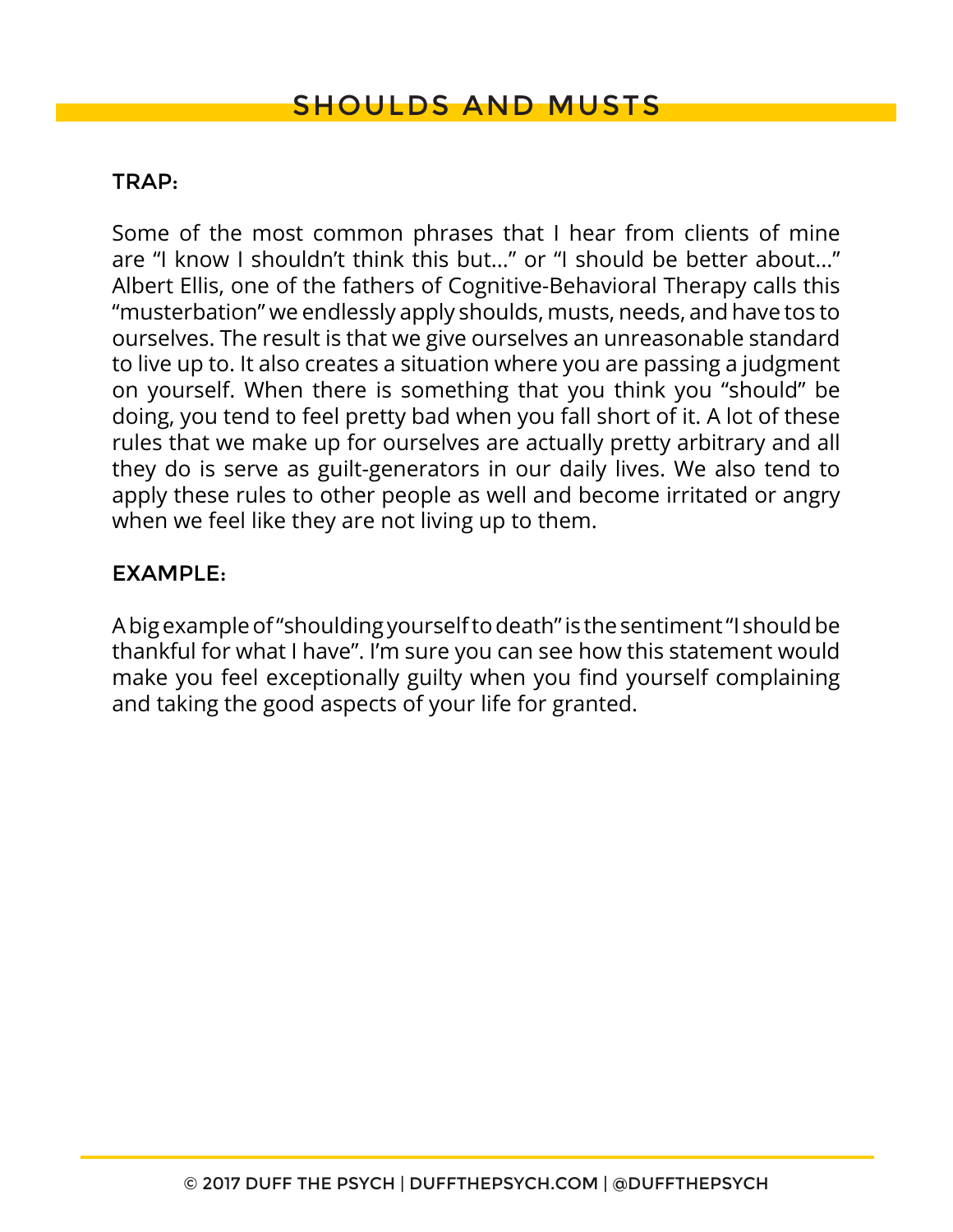In my experience the best antidote to falling in the pit of shoulds and musts is to reframe them. Rather than saying that you should act a certain way, try telling yourself that you would like to act a certain way or have a goal of acting a certain way. This simple reframe really changes the vibe of the statement. When you make a should statement, you are basically setting yourself up for failure. It becomes a binary scenario where you either succeed or fail. If you are able to reframe it as a goal of yours, you have more wiggle room and its possible for you to recognize that you are making incremental progress toward your goal. You should pay your bills. That's a good situation where a should statement is totally appropriate. You MUST pay your bills otherwise your credit will get wrecked and you can get lose the services that you pay for. If you wanted to become more thankful for what you have, it would be more appropriate to say "I would like to notice how fortunate I am more often". When you frame it as a goal that you have, you can appreciate how you noticed the little things in your life that you are thankful for even though you bitched and moaned about a few things throughout the week as well. It's not a failure, it's all part of the journey of improving.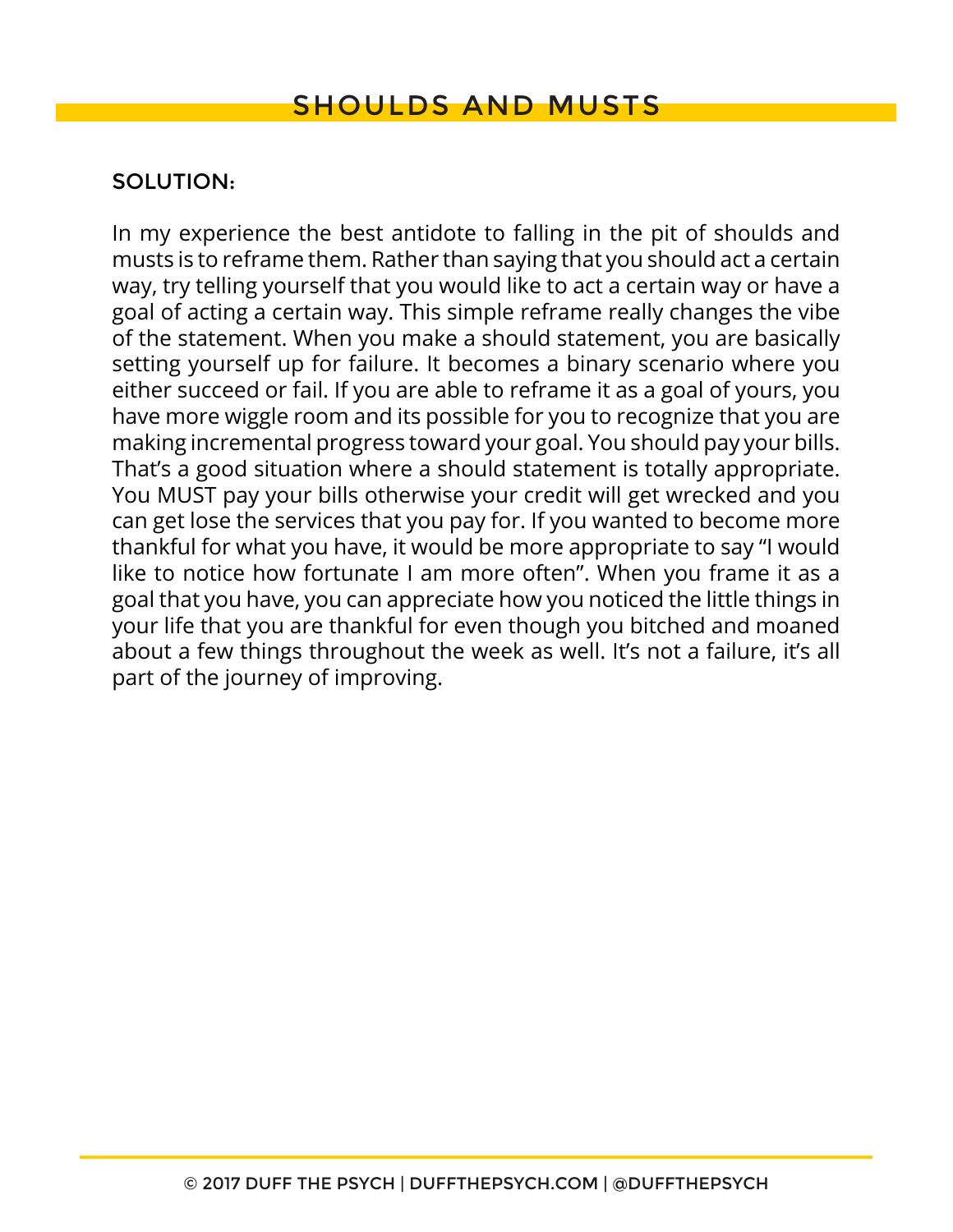You are probably already familiar with this one. It's the tendency to lump things into one of two categories. For example: successes and failures, good and bad people, friends and enemies, smart and dumb etc. You might also think of this as "all or nothing thinking". As humans, we engage in black and white thinking all the time. In reality, there are many shades of gray and rarely do things fit neatly into one category or the other.

# EXAMPLE:

Let's say that you are trying to exercise at the gym more often with the intention of bettering your fitness and overall health. On a certain day, you might go to the gym for 35 minutes instead of the full hour that you intended. If you were engaging in black and white thinking you would probably put this gym excursion into the "fail" category because you failed to reach your goal of being at the gym for a whole hour. That's not really fair, though. The effort that you put in for those 35 minutes doesn't suddenly \*poof\* into thin air just because you didn't quite get all the way to 60 minutes. You still get the benefit of every minute that you spent there, despite it being less than intended. Engaging in black and white thinking can make you feel pretty discouraged and you might even quit going to the gym altogether because you feel like "What's the point?" if you can't make it a whole hour.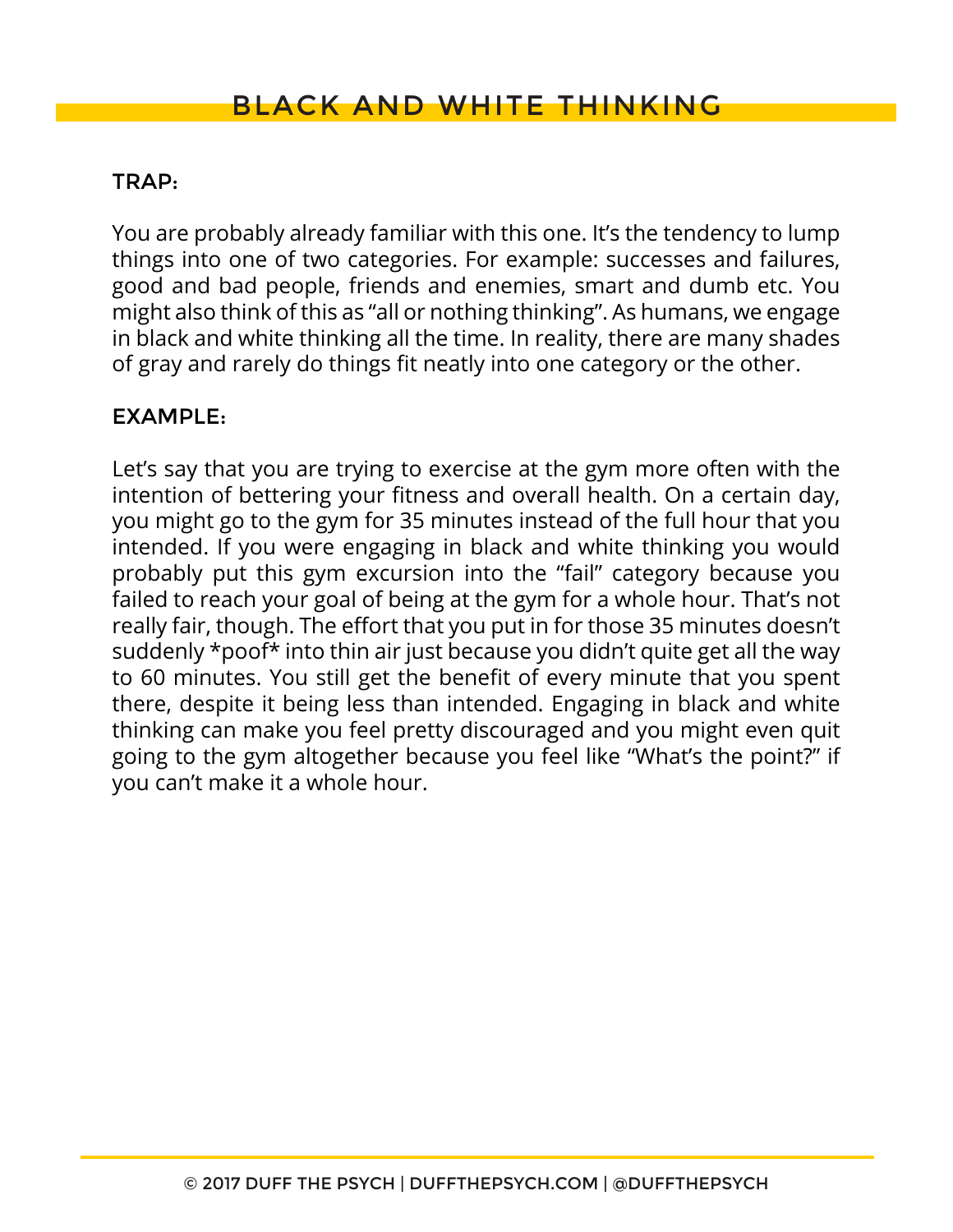The fix for this one is to really challenge yourself. Ask yourself whether you can be absolutely certain that there are only two categories in this situation. Is there any chance that there is some gray area in between? Write a simple two-column pros and cons list. In the example above, you would write at the top "Went to the gym for 35 minutes". Cons might include: I didn't make it to the full hour, I didn't get as much exercise as I would have, or I didn't reach my goal of 60 minutes. Pros might include: I got 30 minutes of cardio in, I learned how to use a new piece of equipment even though I didn't use anything else, or I was able to go to the gym AND still catch my favorite TV show. When you put it on paper, you can see how it doesn't really make sense to think in an all or nothing way about the situation.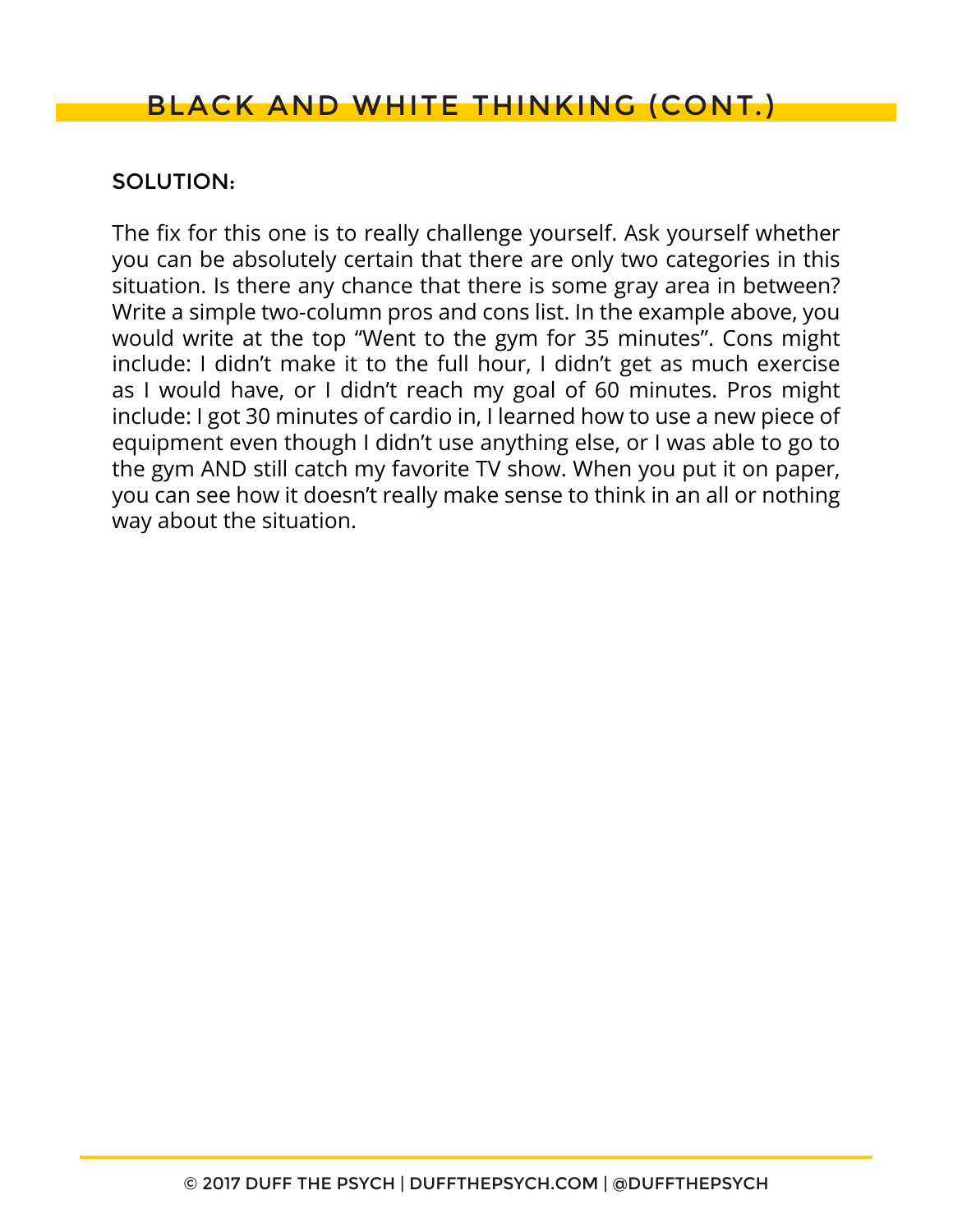This is when you take one piece of evidence or one example and apply it as a rule to everything. This is a normal part of the way that human beings learn and create memories. There is a classic experiment where "little Albert" was trained to be afraid of white laboratory rats by having him spend time with a rat and then startling him with scary noises. Eventually he developed a full on phobia of rats (shitty, I know). The interesting thing was that he overgeneralized that fear to other fluffy creatures. Without being specifically trained to be afraid of them, it turns out that he became fearful of bunnies, dogs, and even a fuzzy Santa Claus mask. The tendency to make rules and apply them broadly is actually something that can help us survive, but it also gets us into a lot of trouble when we unnecessarily generalize to situations in everyday life.

# EXAMPLE:

Overgeneralization sometimes occurs with school. If a child has a bad teacher that is mean to them and makes them feel uncomfortable, they may overgeneralize that learned knowledge to apply to all teachers. As a result, they may start to dislike teachers and want to avoid school altogether. This can also happen in adults with doctors or people from a specific profession (lawyers, perhaps?).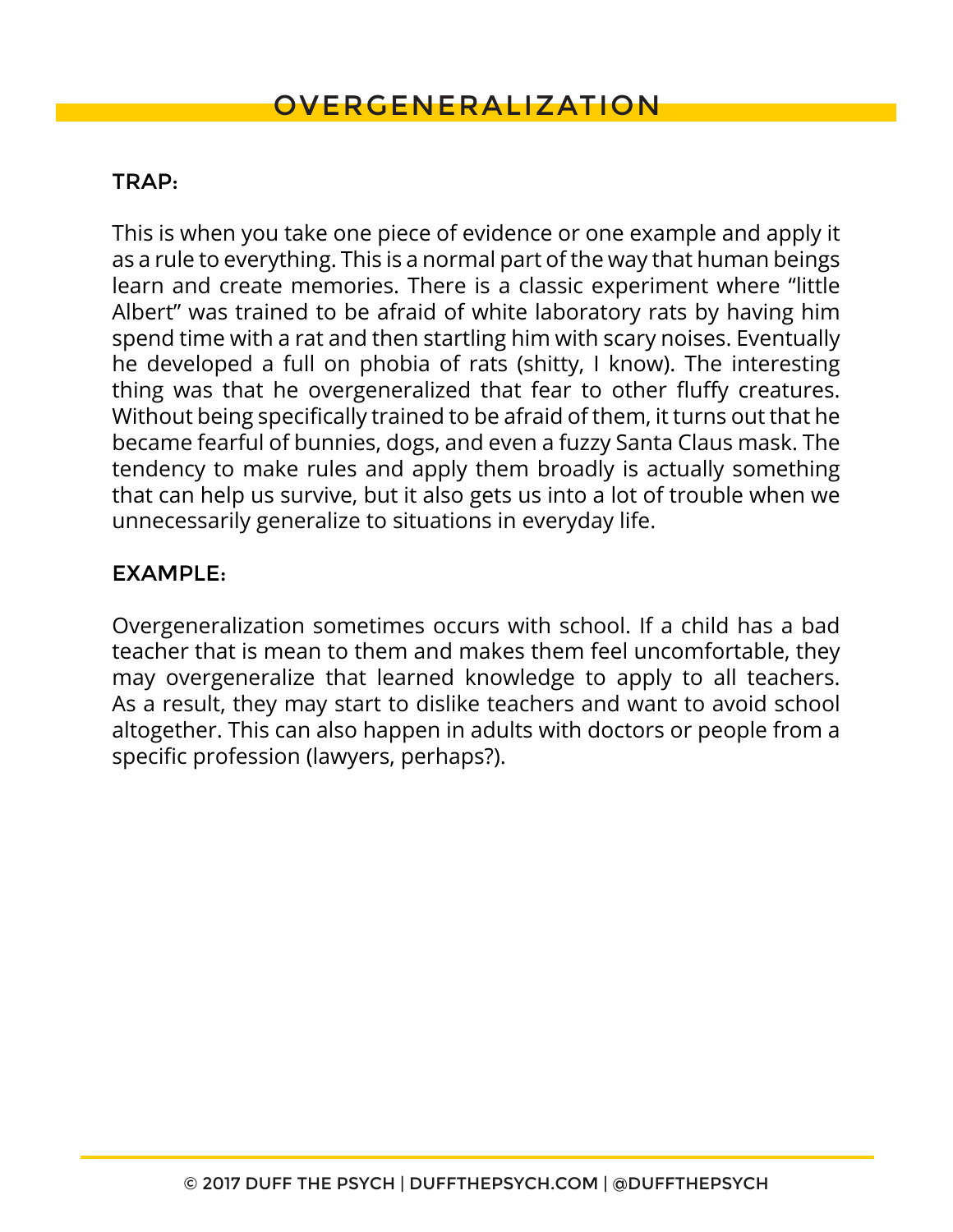Much like the solution to the Belief in a Just World trap, for overgeneralization, it can be really helpful to find counter-examples. Are there any instances that prove that your rule is not always true? For instance, you might have the overgeneralization that all lawyers are money hungry vampires. Sure, there may be some evidence in the media that supports this hypothesis of yours. However, you have probably also heard of lawyers that work for non-profit organizations or do extensive pro bono (free) work because they seem to honestly care about their fellow humans. Providing counter examples may not stop you from feeling like your rule applies in some situations, but it will encourage you to focus on the unique aspects of each situation rather than lumping them all together.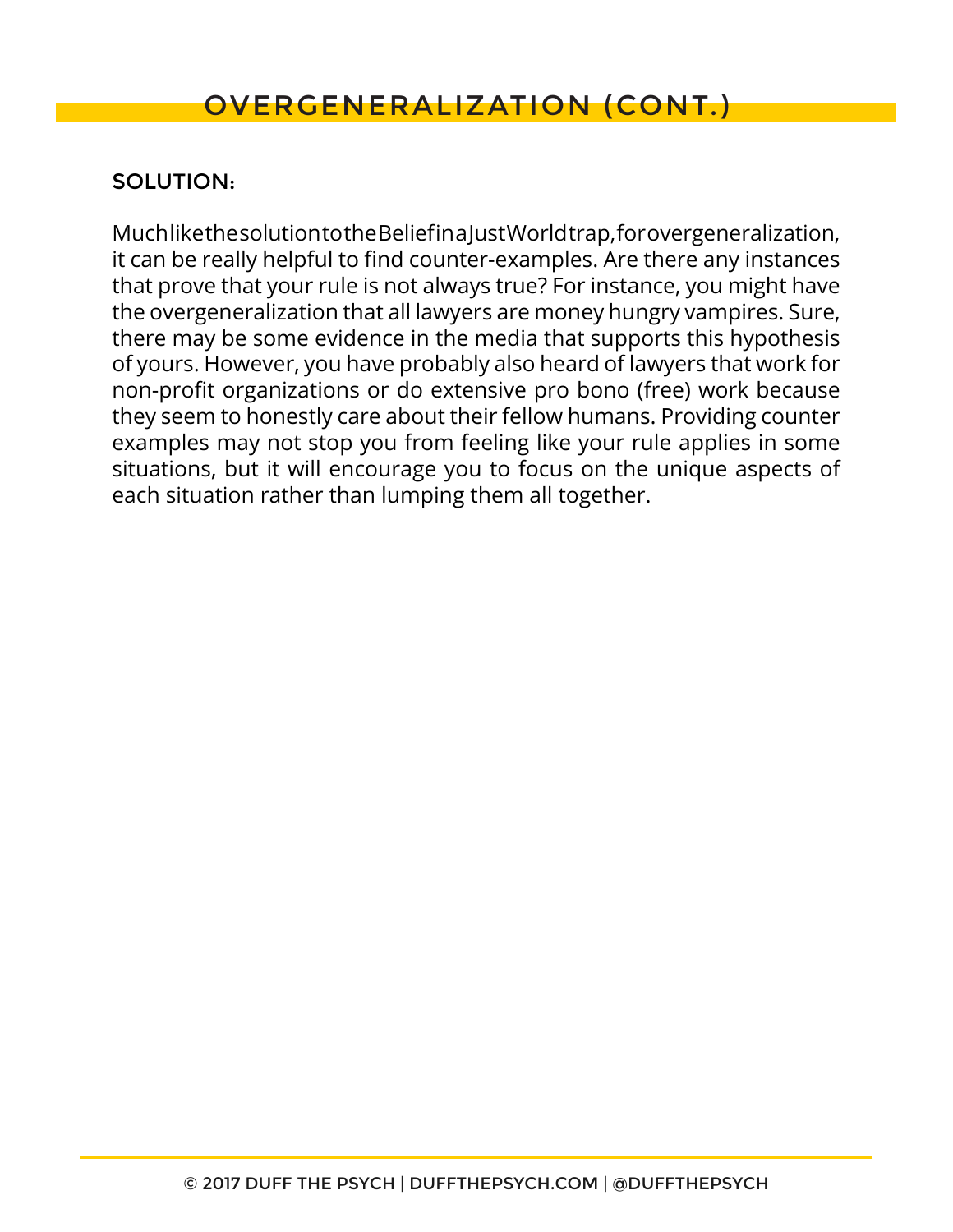When I was a kid, I had a board game based on the movie Jumanji. It had cards that told you what your next move would be, but in order to understand what the jumbled text said, you had to put the cards underneath this red tinted plastic lens in the center of the board. That colored lens would filter out the red in the jumbled mess and reveal the words hidden underneath. Well when you engage in the filtering trap, you apply a filter to your experiences. In my books I refer to these as "shit colored glasses". If you look at the world through shit colored glasses, then everything will tend to appear... a bit crappy. In everyday life we tend to filter out the good details and only see the negative aspects of a situation. This one hardly requires explanation. Your attention is biased toward things that support the way you already feel about yourself.

#### EXAMPLE:

Filtering often happens when you have interactions with other people. Maybe you see someone at a coffee shop that does acknowledge you. You ask how they are and you have a few minutes of small talk. Everything was fairly normal and friendly with no issues from an outside perspective. However, if you are engaging in filtering, all you can focus on is the fact that you forget the name if the street that your office is on or the fact that you had a stain on your shirt. You pay attention to all the negatives and ignore the elements of the interaction that were positive.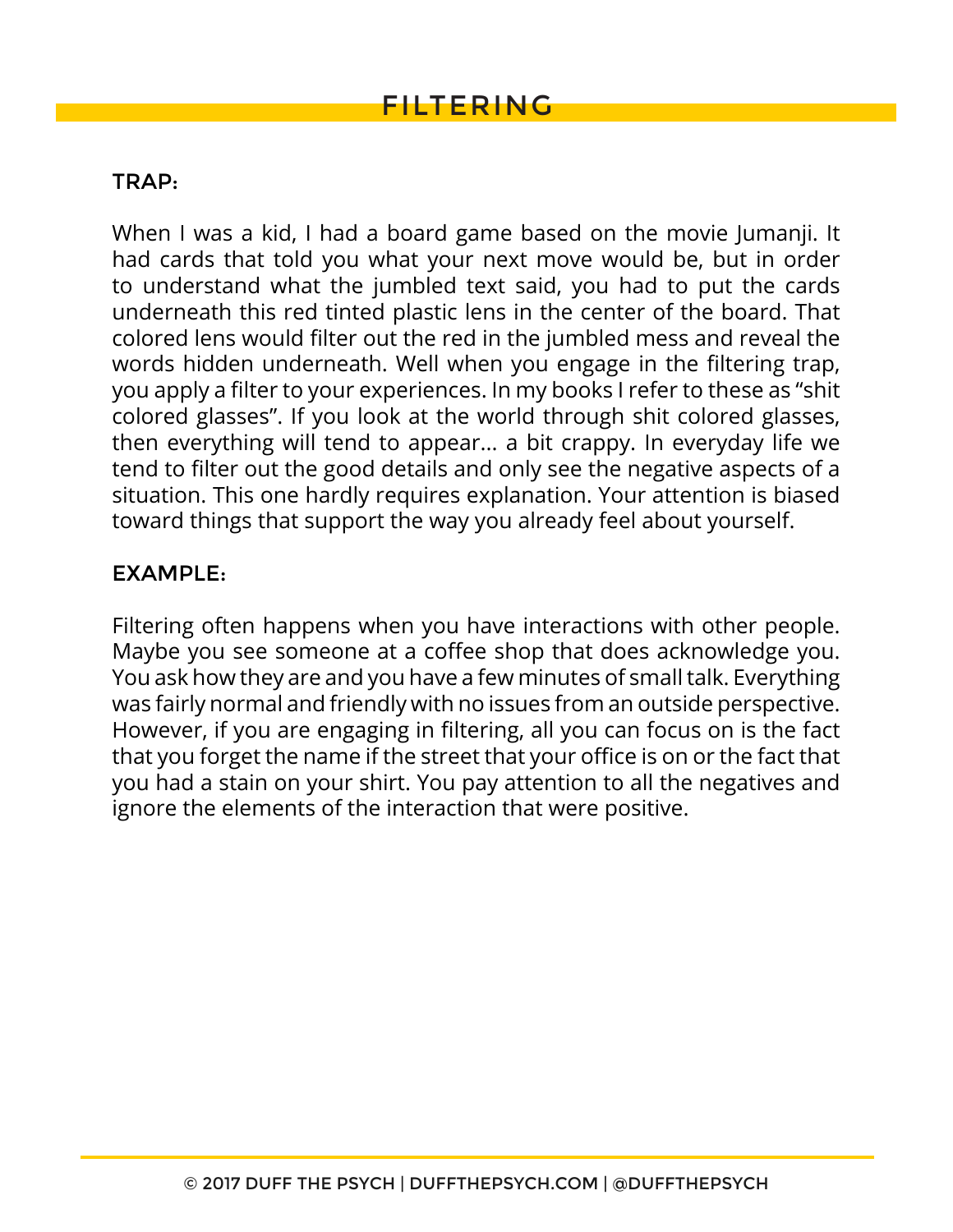This is where you need to put on your scientist hat. Remember that your assumptions about a situation are only guesses or hypotheses. You need evidence to back those up. Examine the evidence about a situation. You don't need to discount or deny the aspects that are negative, but you need to be a better scientist and examine ALL of the evidence before coming to a conclusion. I find that a journal works really well here. If you have a tendency to filter out the positive aspects of your behavior, use your journal to notice 3 positive aspects every day. By consistently challenging yourself to see the stuff that you automatically filter out, you can train your attention to be less negatively biased. This will look a little different for everyone depending on what you typically filter out. For me, I challenge myself to identify 3 things that I am proud of myself for each day.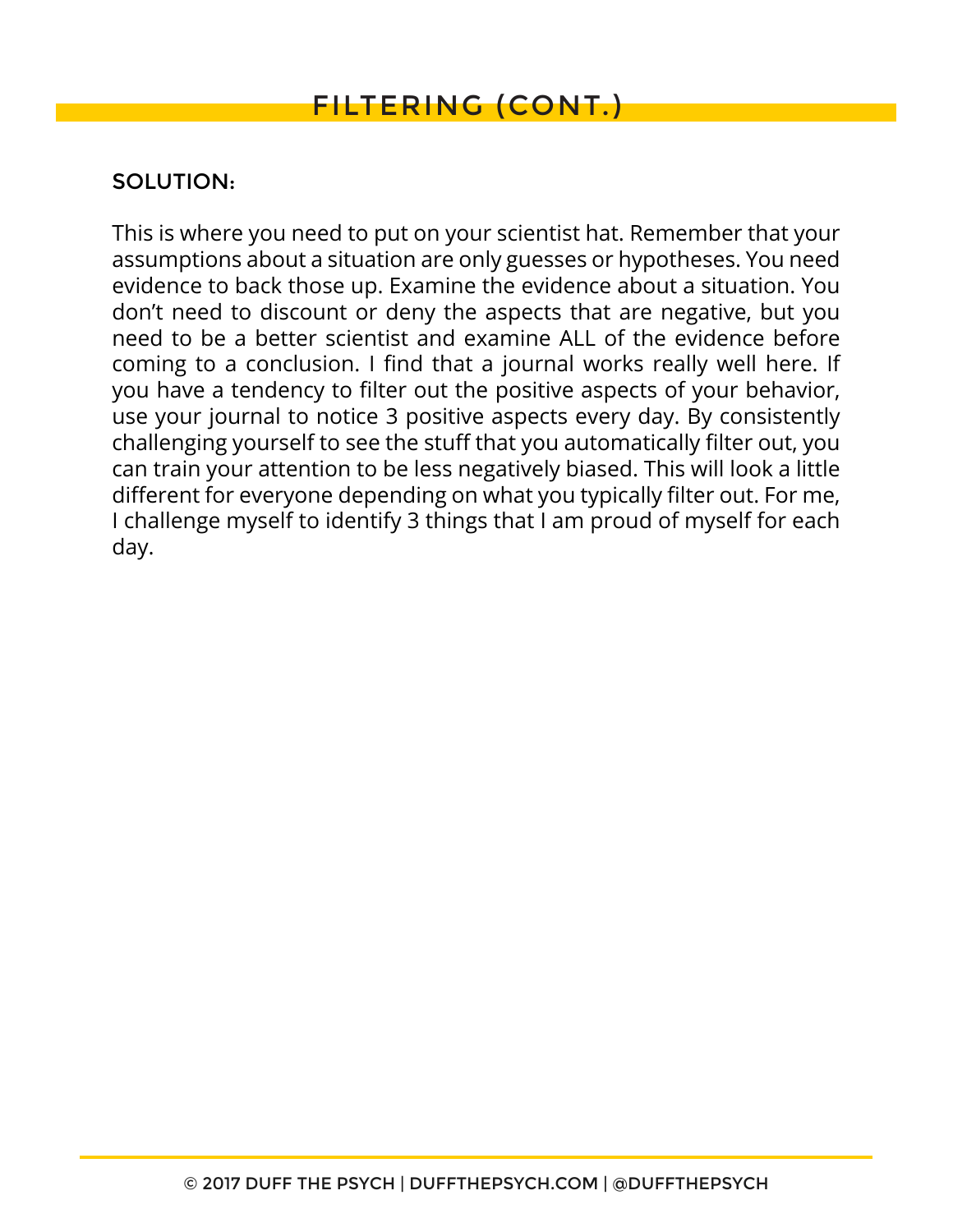Catastrophizing is when you make a huge deal about things that are not necessarily all that bad. This can also be called amplifying. Basically you take a situation that does definitely suck, but then you multiply it until it feels like the worst thing ever. Yes it's bad, but it's not THAT bad.

#### EXAMPLE:

You are a student and fail a midterm for one of your important classes. That definitely sucks and you may need to take a good look at your study behaviors to see where you went wrong. However, if you are catastrophizing, you may take that to mean that you need to switch majors because obviously you aren't suited for this type of work or maybe you even feel like you should drop out of school altogether because there is no point if you are just going to flunk out anyway. You take that nugget of truth that you were bad at this particular test and blow it way out of proportion.

## SOLUTION:

The arch nemesis of catastrophic thinking is specificity. Challenge yourself to be very specific about the circumstances when you find yourself going down this road. In what specific ways did you fall short of your goal? In what other ways are you still doing alright? Even neutral is better catastrophically bad. For instance, maybe you are getting a B or a C in the class overall now that you performed poorly on that midterm. Is that a great overall grade? Not really. But is it the type of grade that would cause someone to flunk out? Definitely not! By being specific about the particular areas that you may have messed up, you can prevent yourself from spiraling out of control and making a complete catastrophe over a mild shortcoming.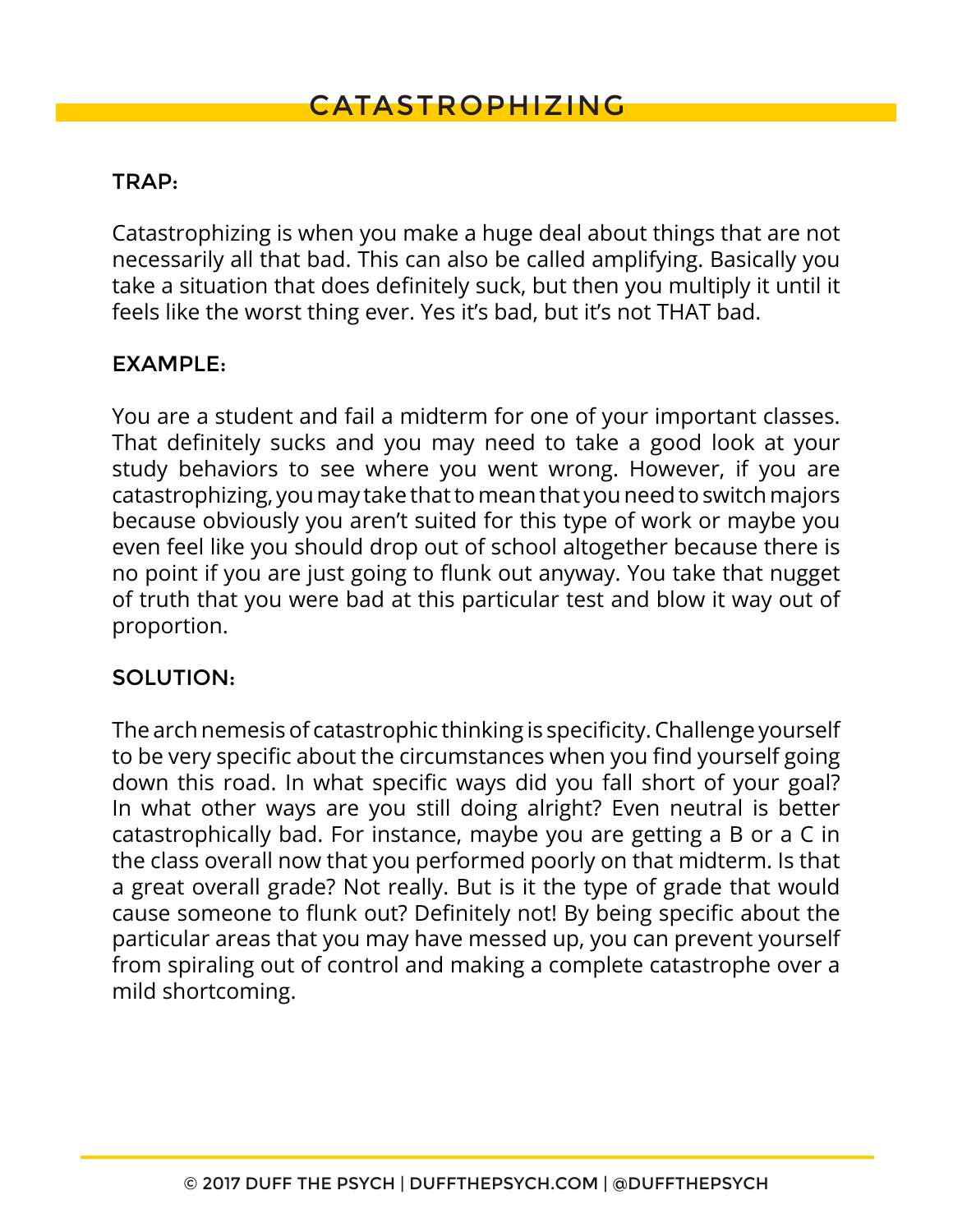# UNDERESTIMATING COPING ABILITY

## TRAP:

For one reason or another, as humans, we tend to have very little confidence in our ability to "handle things". Maybe it has to do with the pervasiveness of common sayings like "I just can't even", but we tend to give ourselves very little credit for our innate resilience and ability to rise to the occasion.

#### EXAMPLE:

Avoidance often comes along with issues like anxiety or depression. Say you have a wedding coming up for one of your close friends. You really want to go, but you are super afraid that the amount of people there might make you anxious or even give you a panic attack. You feel like you simply "can't handle" the situation because it has been built up in your head as being an insurmountable task. The thought of all of the things that could possibly go wrong fills you with dread. The end result is that you pretend to be physically ill so that you have a good excuse for not attending.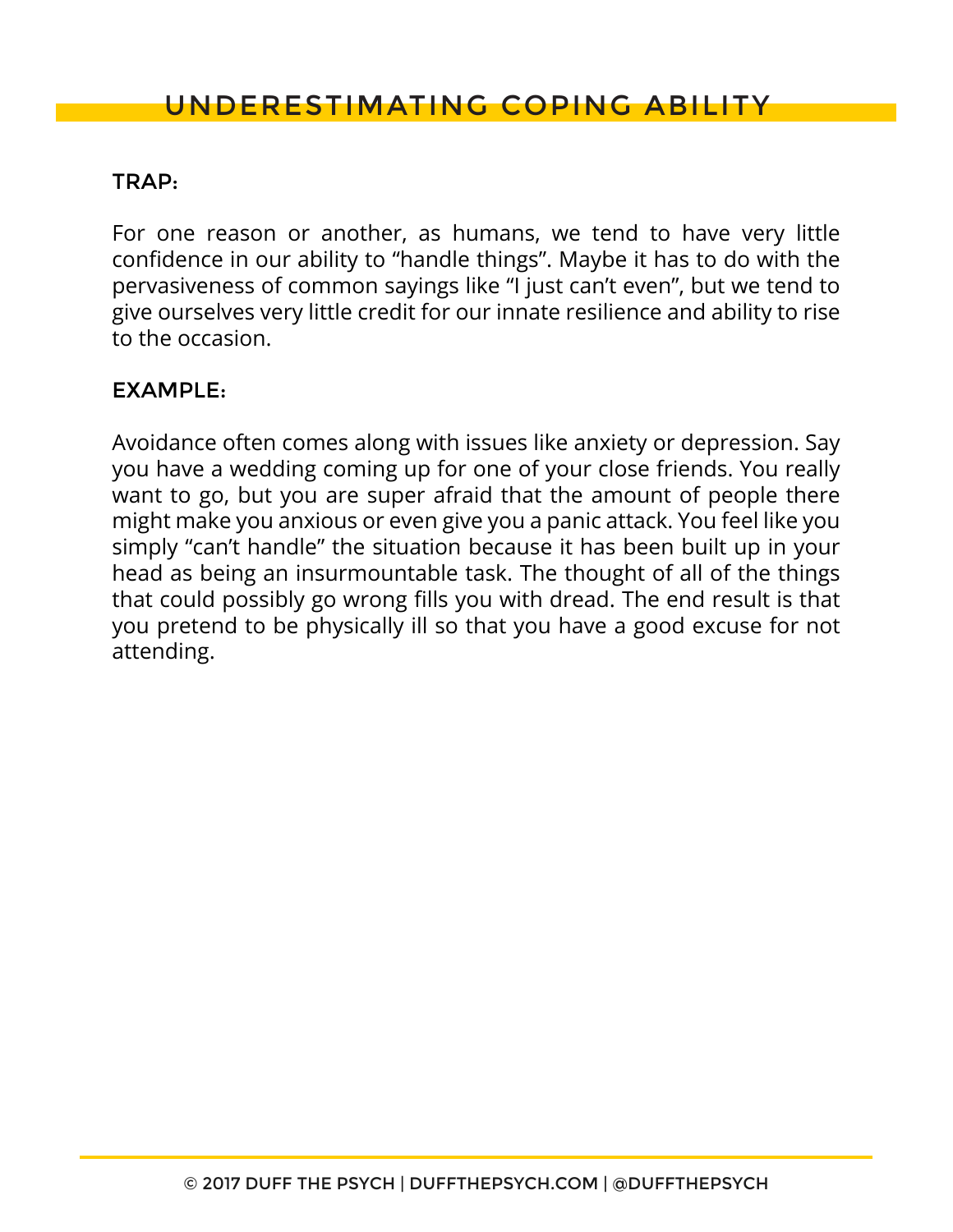# UNDERESTIMATING COPING ABILITY (CONT.)

#### SOLUTION:

Remind yourself that you have survived literally everything that you have ever been through in your entire life. Unless you have literally died and been brought back to life, that is a point that you cannot disagree with me on. You have a 100% track record of getting through your life. Even if you have had a panic attack or have done things that you found embarrassing, those things didn't kill you. You are here breathing and reading this guide. Often there are also counterexamples to your fear. If you feel like it is 100% certain that you will make a fool of yourself at this wedding, maybe you can find an example of a similar situation that didn't work out so terribly for you. It may also help to adjust your definition of coping. Do you need to be absolutely carefree and "normal" to qualify for "coping" with a situation? Of course not (see Black and White Thinking). If you got to wedding, had a private freak out session in the bathroom, exhausted your body's panic reaction, and then went through the rest of the wedding as a happy, albeit slightly exhausted, attendee... that's still pretty good!